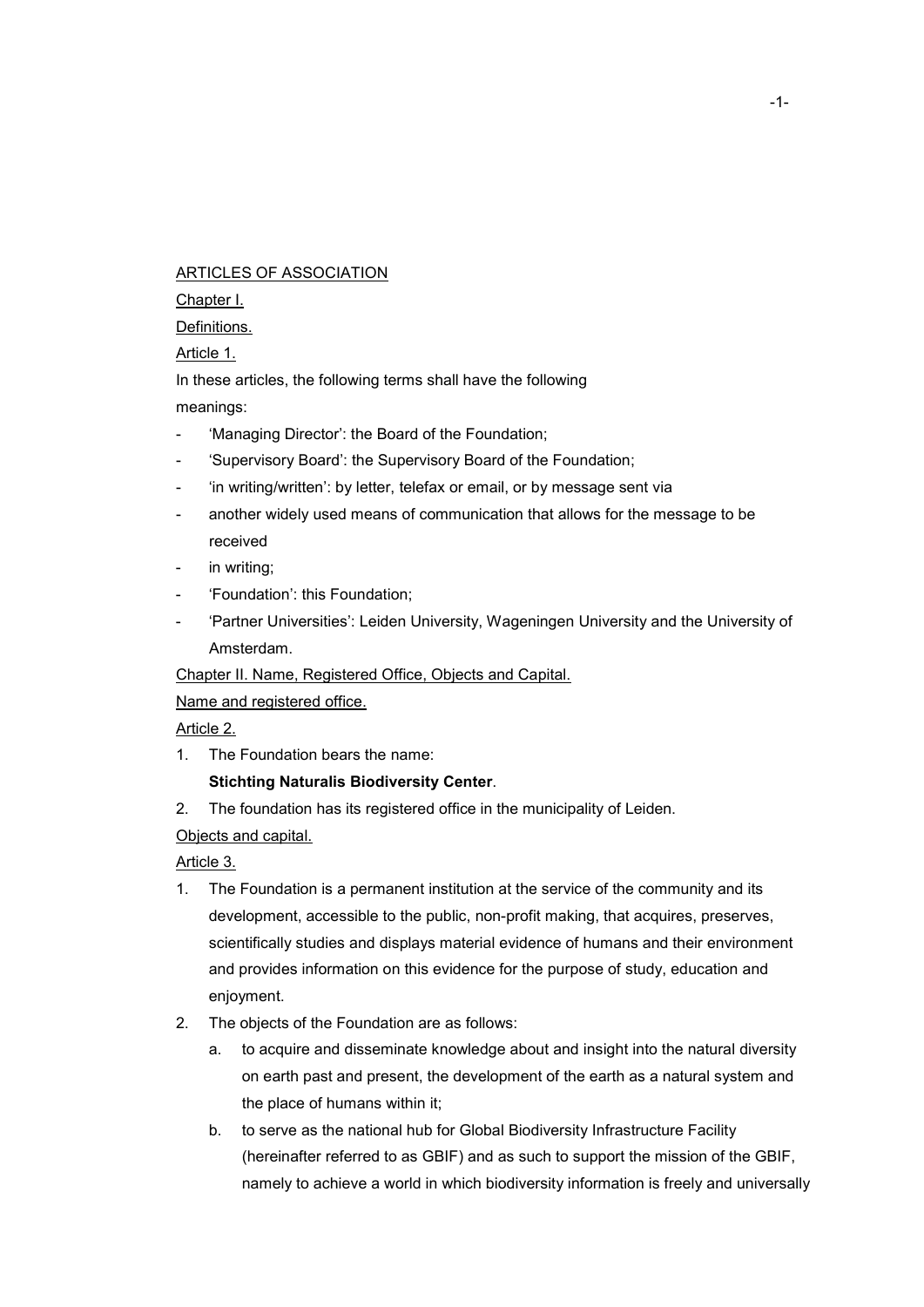available for science, society and a sustainable future.

- 3. The Foundation aims to achieve its objects by carrying out activities such as managing, providing access to and maintaining a collection, carrying out scientific research in relation to the collection, setting up and maintaining semi-permanent, changing and traveling exhibitions, issuing scientific and popular-scientific publications, contributing towards university education related to the collection, developing and maintaining a network of relevant knowledge and research institutes and organizations and providing them with information on activities and operations in the context of the GBIF endeavors, acting as a national platform for the international exchange and sharing of biodiversity data, information and knowledge, available both inside and outside the Netherlands, promoting the development and application of information technology to support data management, exchange, analysis and digital distribution of biodiversity information worldwide, the provision of services, and everything directly or indirectly related or conducive to the foregoing, in the broadest sense.
- 4. The Foundation's capital is used to achieve the Foundation's objects.
- 5. Testamentary dispositions may only be accepted under the benefit of inventory. Chapter III. The Management Board.

## Managing Director.

Article 4.

- 1. The Supervisory Board draws up a profile for the position of Managing Director.
- 2. The Managing Director is appointed with due observance of the profile referred to in paragraph 1 by the Supervisory Board, after hearing the advice of the Dutch Minister of Education, Culture and Science.
- 3. The Supervisory Board determines the salary and further terms of employment for the Managing Director.
- 4. The Managing Director may be suspended and dismissed by the Supervisory Board at any time. The Minister of Education, Culture and Science is notified of any suspension or dismissal immediately in writing.
- 5. If there is no Managing Director, the Supervisory Board is authorized to appoint an interim Managing Director.
- 6. In the event that the Managing Director is no longer in office or prevented from acting, the Foundation will temporarily be managed by a person who in each such event shall be appointed for that purpose by the Supervisory Board.
- 7. In these Articles of Association, being prevented from acting must in any case be understood to mean the circumstance that: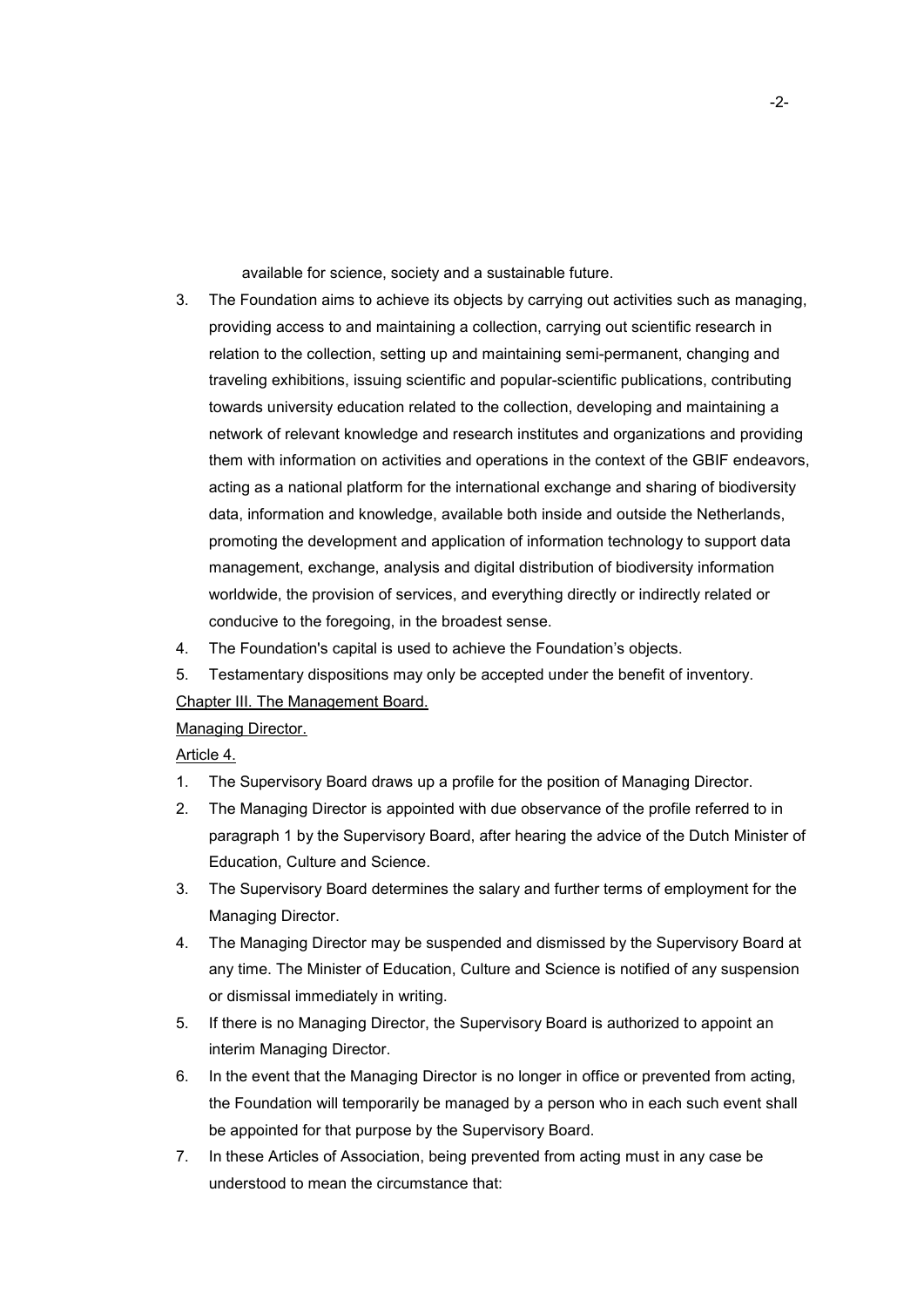- a. the Managing Director cannot be reached for a period of more than twenty-one (21) days due to illness or other causes; or
- b. the Managing Director has been suspended.

Duties and powers, adoption of resolutions and allocation of duties.

## Article 5.

- 1. The Managing Director is charged with the management of the Foundation.
- 2. The Managing Director, with the approval of the Supervisory Board, is authorized to resolve to enter into agreements to acquire, sell and encumber registered property, or to enter into agreements where the Foundation undertakes to act as guarantor or joint and several debtor, to warrant the performance of a third party or provide collateral for the debt of another, and is authorized to represent the Foundation in respect of these acts.
- 3. Unless exempted by the Supervisory Board, the Managing Director cannot be a member of the board of management or the board of directors of, or be a member of a supervisory body of, an institution with the same or a similar object to the Foundation.
- 4. The Managing Director will report any additional positions they hold, including board positions, supervisory board memberships and advisory positions. The Managing Director must report any business relationships between the Foundation and another legal entity or company with which they are directly or indirectly personally involved.
- 5. The Supervisory Board adopts Management Regulations on a proposal from the Managing Director. The Management Regulations detail the specific duties with which the Managing Director will be charged, among other things. They also stipulate how information will be provided to the Supervisory Board. If the Managing Director does not propose Management Regulations, the Supervisory Board is authorized to draw up the Management Regulations independently.
- 6. Resolutions of the Managing Director can be adopted in writing at any time.
- 7. The Managing Director drafts the following plans and revises them where necessary:
	- a. an annual policy plan, including the national program that fits within the GBIF frameworks and the policy lines of the competent ministry, along with the corresponding budget;
	- b. a rolling long-term policy plan;
	- c. a plan for an adequate risk management and control system;
	- d. any other plans as determined by the Supervisory Board from time to time. The plans require the approval of the Supervisory Board.
- 8. The Managing Director will not participate in deliberations and decision-making if the Managing Director has a direct or indirect personal interest in the matter concerned that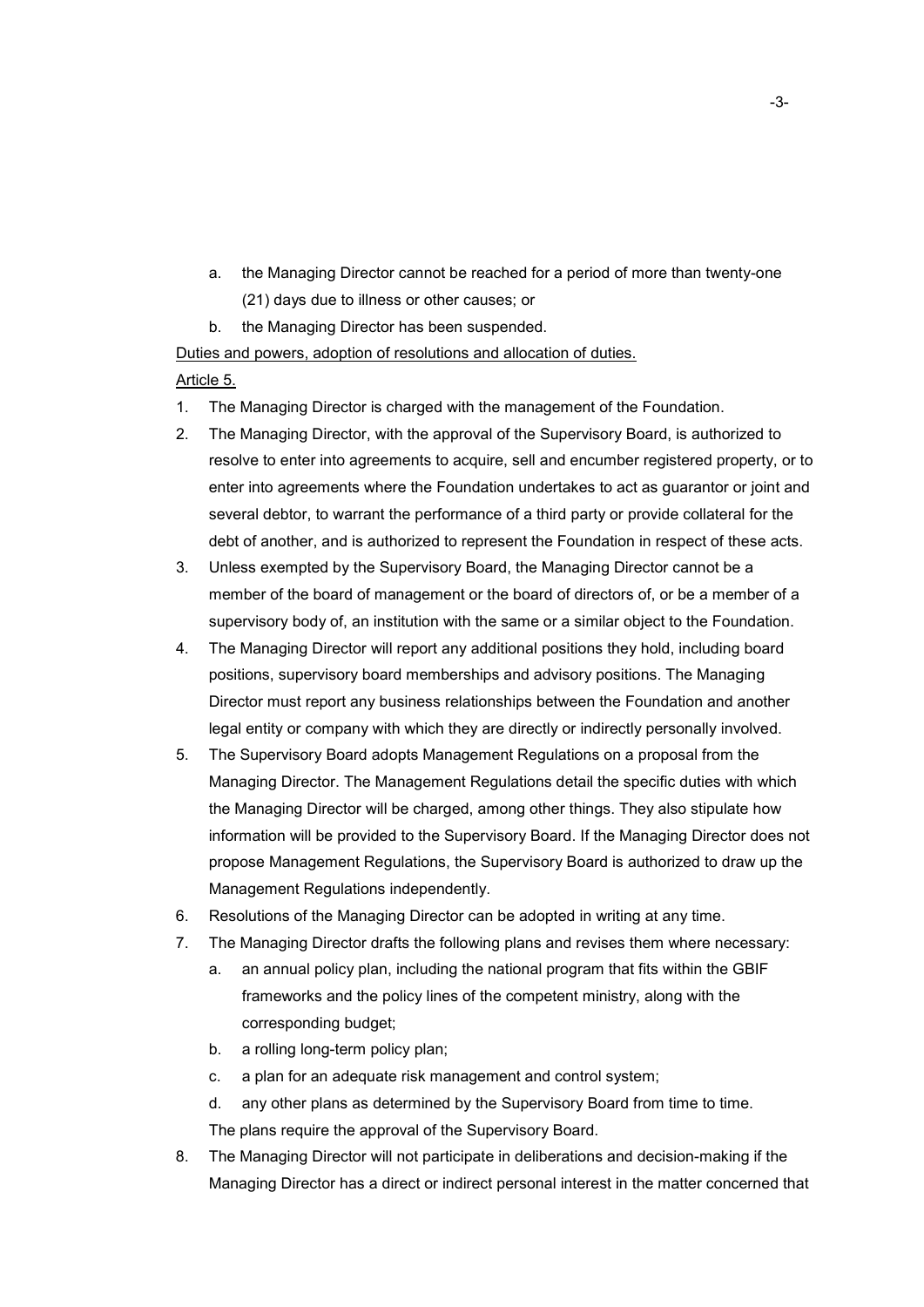is contrary to the interests of the Foundation and its affiliated company or organization. If the Managing Director cannot make a decision as a result of this, the decision will be made by the Supervisory Board.

Representation and conflicts of interest.

#### Article 6.

- 1. The Managing Director is authorized to represent the Foundation.
- 2. The Managing Director may appoint officers with general or limited representative authority by granting power of attorney. Each of them represents the Foundation, with due regard for the restriction imposed on their authority in the power of attorney. The Managing Director will decide which titles these officers are given.
- 3. In all cases in which the Foundation has a conflicting interest with the Managing Director, the provisions of Article 6.1 remain in full effect. A resolution of the Managing Director to perform a juristic act in respect of which they have a conflicting personal interest, is subject to the approval of the Supervisory Board, however the lack of such approval does not affect the representative authority of the Managing Director.

## Approval of resolutions of the Managing Director.

## Article 7.

- 1. Notwithstanding the other provisions of these Articles of Association, resolutions of the Managing Director concerning the following are subject to the approval of the Supervisory Board:
	- a. acquiring, disposing of, encumbering, renting, leasing and otherwise acquiring or making available for use or enjoyment property subject to public registration;
	- b. the Foundation's strategy, including its cultural, scientific and corporate policy, intended to achieve the objectives specified in the Articles of Association;
	- c. financing of the Foundation's strategy;
	- d. lending and borrowing money, if this means that the aggregate amount of the loans exceeds an amount specified in the Standing Rules, with the exclusion of the use of a bank loan granted to the Foundation;
	- e. a long-term direct or indirect collaboration with another organization or institution and the termination of such a collaboration;
	- f. appointing officers as referred to in Article 6.2, and determining their powers and titles;
	- g. taking legal action, with the exception of taking legal measures that cannot be delayed;
	- h. establishing the principal points of policy on terms and conditions of employment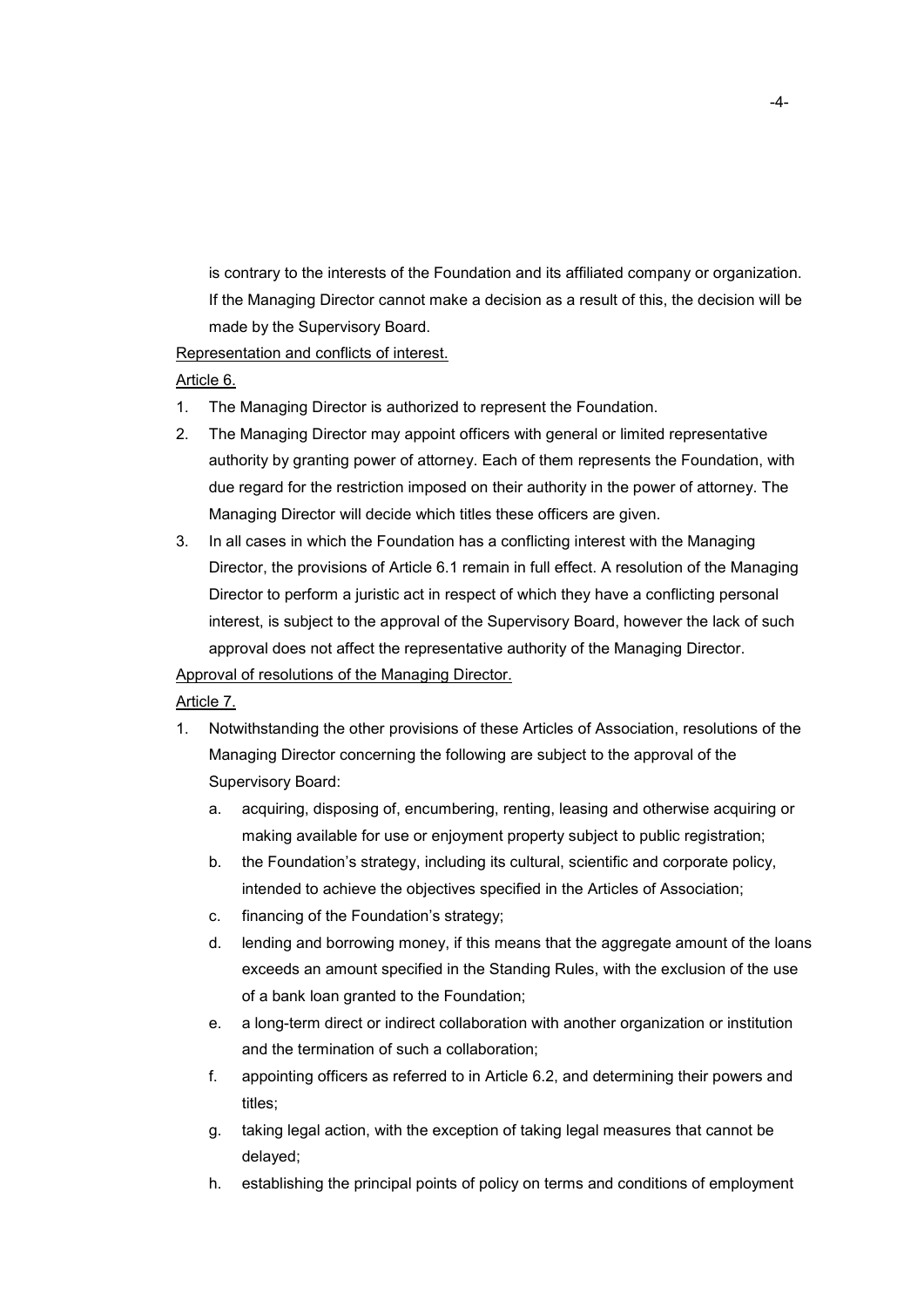for employees and policy on voluntary work;

- i. entering into and amending employment agreements granting remuneration exceeding that under existing provisions;
- j. establishing pension schemes and granting pension rights in addition to those under existing provisions;
- k. entering into and amending management agreements with the Dutch government;
- l. juristic acts that exceed an amount or share to be determined in the Management Regulations.
- 2. The Supervisory Board may determine that a resolution as referred to in Article 7.1 will not be subject to its approval if the interest at stake does not exceed a value to be determined by the Supervisory Board and announced to the Managing Director in writing. Resolutions arising from one of the approved plans referred to in Article 5.7 are also not subject to approval.
- 3. The lack of approval from the Supervisory Board for a resolution as referred to in this Article 7 does not affect the representative authority of the Managing Director.

## Chapter IV. The Supervisory Board.

#### Members of the Supervisory Board.

Article 8.

- 1. The Foundation has a Supervisory Board consisting of a minimum of seven and a maximum of nine members. The number of members is determined by the Supervisory Board. If there are fewer than seven members, the Supervisory Board will still remain authorized.
- 2. The members of the Supervisory Board are appointed and dismissed by the Supervisory Board.
- 3. The Supervisory Board will draw up a profile of its size and composition, taking account of the nature of the Foundation, its activities and the required expertise and experience of the Supervisory Board members.

This profile stipulates that only one former director or other officer of the Foundation exercising decisive influence can be a member of the Supervisory Board. The profile is included in the Foundation's annual report. This profile is regularly reviewed by the Supervisory Board and in any case when a vacancy needs to be filled.

4. Supervisory Board members are appointed for an initial term of four years. A second period, where applicable, has a maximum duration of three years. The Supervisory Board will draw up a schedule that provides for the regular retirement of members from the Supervisory Board and is authorized to amend this schedule. The adoption of or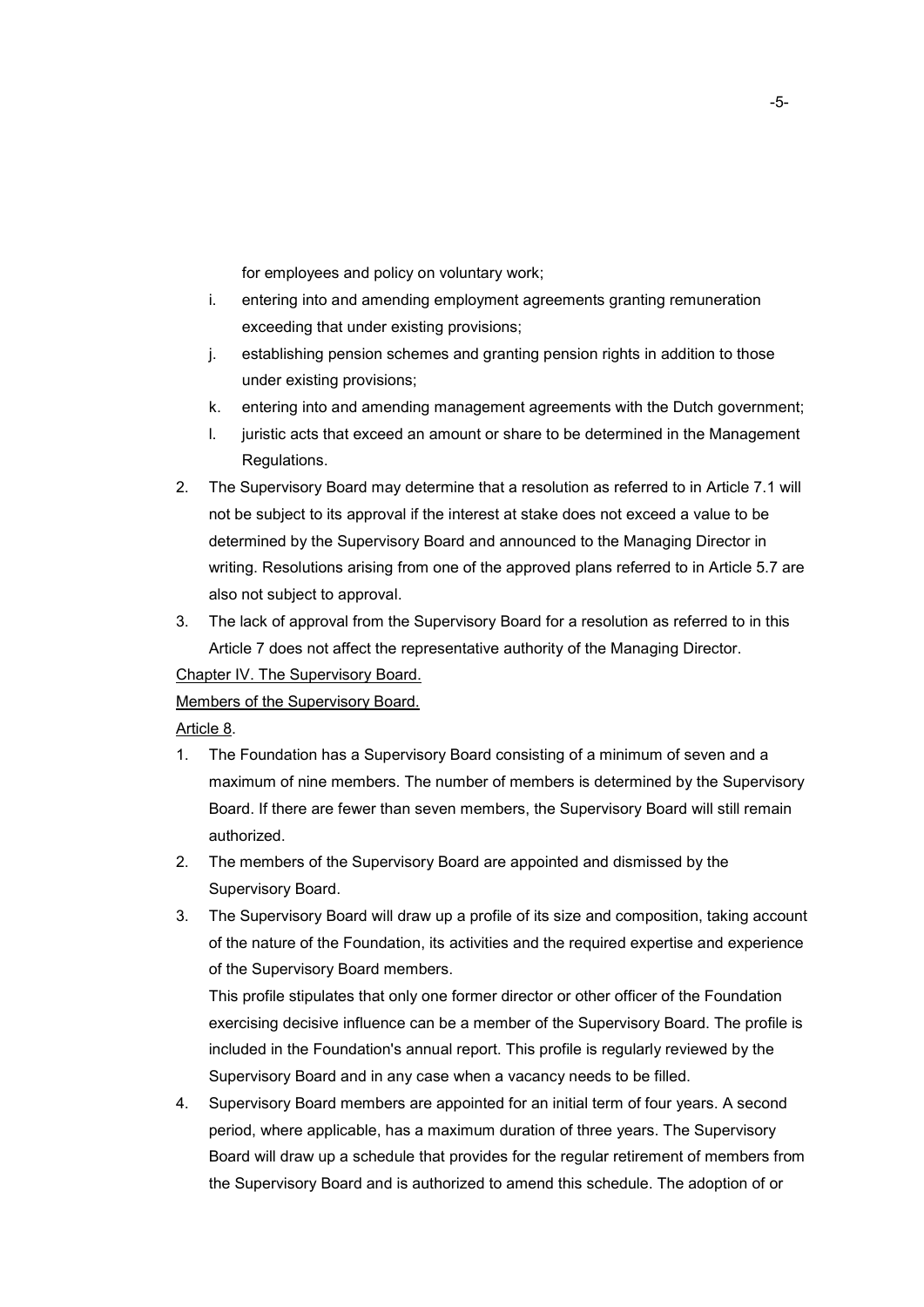amendments to this schedule cannot require a current member of the Supervisory Board to retire against their will before the term of their appointment has expired. A retiring member of the Supervisory Board can be reappointed no more than once. If a member of the Supervisory Board is reappointed and is named chair during their new term, this member may be reappointed twice in total for a period of three years each time.

- 5. A member of the Supervisory Board ceases to hold office:
	- a. upon the expiry of their term of appointment or due to their retirement according to a schedule as referred to in Article 8.4;
	- b. by means of their voluntary resignation;
	- c. if they are dismissed by the Supervisory Board for serious cause or due to fundamental differences of opinion with the member in question, incompatibility of interests or an unsatisfactory performance by the member in question;
	- d. if they are placed under guardianship, or in the event of a court decision to appoint an administrator over any of their assets due to their physical or mental state;
	- e. upon their death;
	- f. if they are declared bankrupt, apply for a suspension of payment or request a debt restructuring arrangement within the meaning of the Dutch Bankruptcy Act.
- 6. Membership of the Supervisory Board is incompatible with the position of managing director or employee of the Foundation, employee of the Ministry of Education, Culture and Science or of the Ministry of Economic Affairs.
- 7. In the event that one or more members of the Supervisory Board are no longer in office or prevented from acting, the remaining members of the Supervisory Board will continue to be charged with the supervision.

In the event that all members or the sole member of the Supervisory Board are or is prevented from acting or no longer in office, the supervision will temporarily be performed by a person who in each such event shall be appointed for that purpose by the Supervisory Board.

#### Duties and powers.

#### Article 9.

1. The Supervisory Board is responsible for exercising supervision over the policy of the Managing Director and the general course of events within the Foundation and institutions associated with the Foundation. It advises the Managing Director. In fulfilling their duties, the members of the Supervisory Board shall focus on the interest of the Foundation.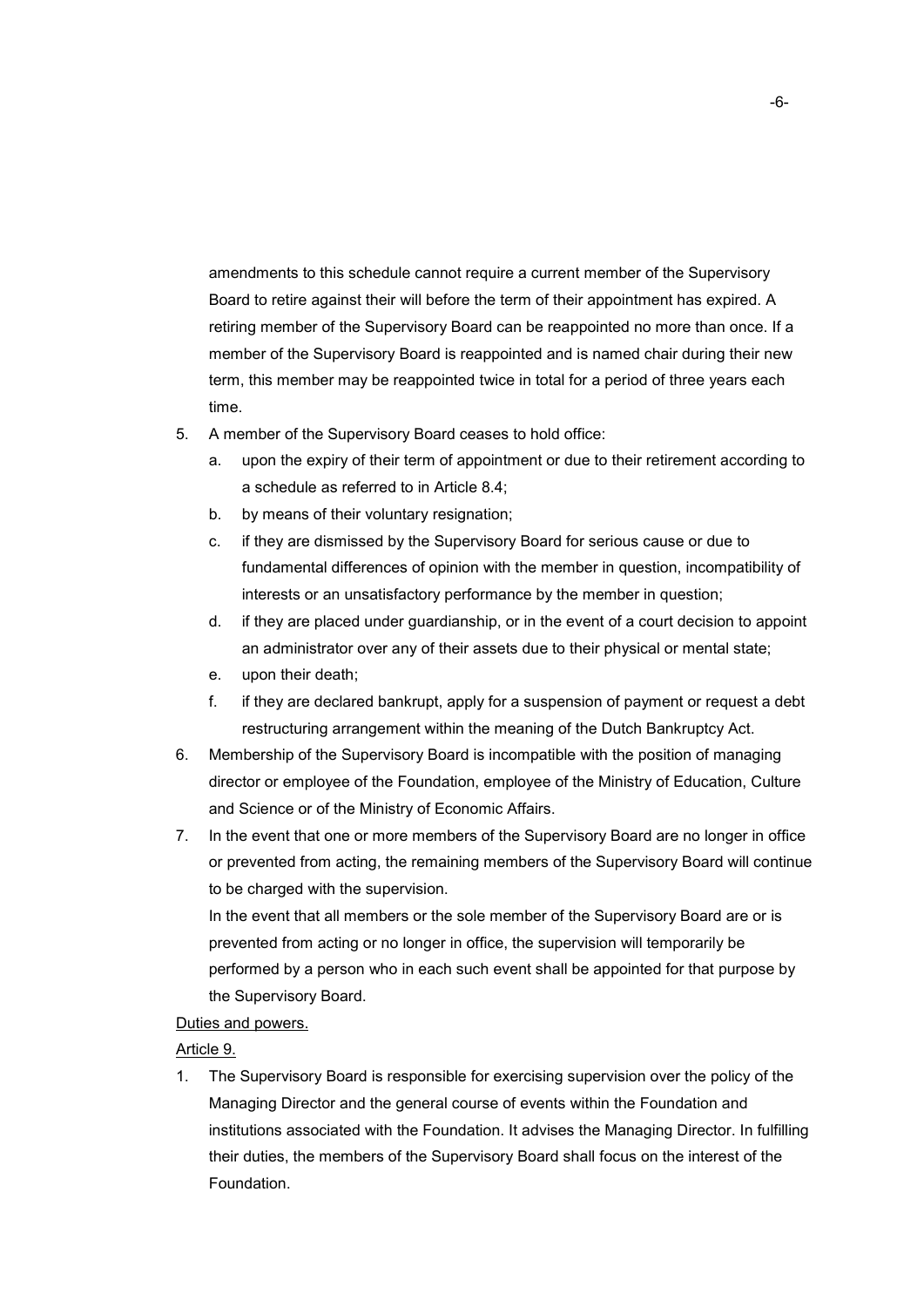- 2. The Managing Director provides the Supervisory Board with the necessary information for the performance of its duties in a timely manner.
- 3. The Supervisory Board may enlist the assistance of experts in the context of its supervisory duties and in the recruitment and selection of candidates for the Supervisory Board. The costs of such assistance are at the Foundation's expense.
- 4. The Supervisory Board may stipulate that one or more of its members and/or experts have access to the Foundation's office and that these individuals are authorized to inspect the Foundation's accounts and other documents.
- 5. Unless exempted by the Supervisory Board, Supervisory Board members cannot be a member of the board of management or the board of directors of, or be a member of a supervisory body of, an institution with the same or a similar object to the Foundation. The Supervisory Board may stipulate that such an exemption is only valid for a specific period to be determined by the Supervisory Board.
- 6. Supervisory Board members will report any additional positions they hold, including but not limited to board positions, supervisory board memberships and advisory positions. If and insofar as applicable, a member of the Supervisory Board must report any business relationships between the Foundation and another legal entity or company with which the member in question is directly or indirectly personally involved.
- 7. The Supervisory Board will lay down regulations containing rules governing the Supervisory Board's decision-making process and working methods, to supplement the relevant provisions of these Articles of Association.

## Chair and secretary.

## Article 10.

- 1. The Supervisory Board will appoint a chair from among its members. The Supervisory Board may also appoint a deputy chair from among its members who will take over the tasks and authorities of the chair in their absence.
- 2. The Supervisory Board will also appoint a secretary from among its members or otherwise and will make arrangements for their replacement.

## Meetings.

Article 11.

- 1. The Supervisory Board will convene a meeting whenever deemed necessary by one of its members or the Managing Director, or a joint meeting with the Managing Director as often as the Supervisory Board or the Managing Director deem it necessary.
- 2. A Supervisory Board member may be represented at a meeting by another member of the Supervisory Board holding a written proxy. A Supervisory Board member may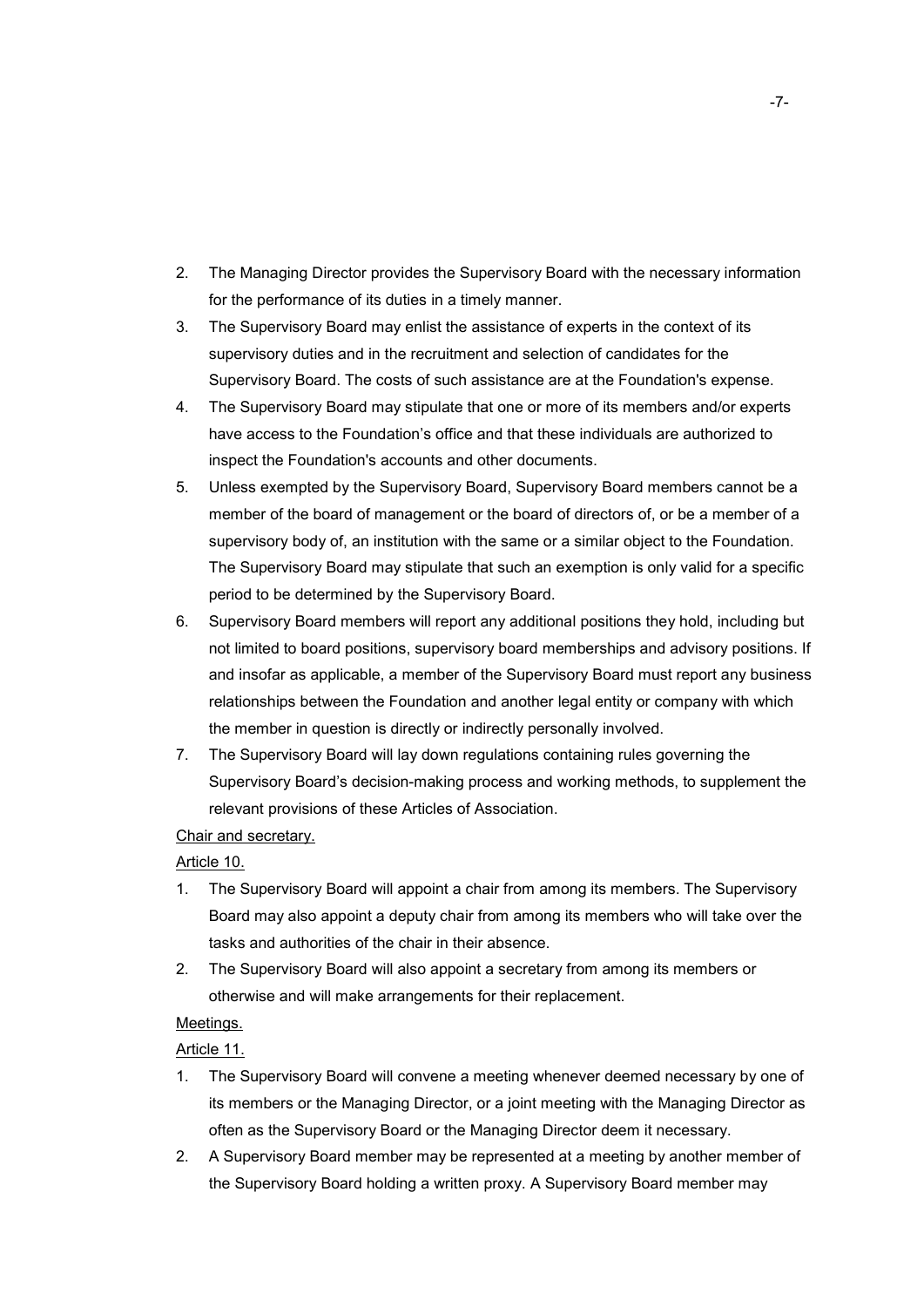represent no more than one other member at a meeting. The members present at the meeting will decide whether other persons can attend the meeting by a majority of votes.

- 3. The chair of the meeting will appoint a minutes secretary to take minutes of the meeting.
- 4. Supervisory Board meetings will be presided over by the chair or deputy chair. In their absence, the chair of the meeting will be appointed by the Supervisory Board members present at the meeting by a majority of the votes cast.
- 5. Minutes of the meeting of the Supervisory Board will be taken by the minutes secretary at the meeting. The minutes will be adopted by the Supervisory Board at the same meeting or at the next meeting. The minutes will be signed as evidence of their adoption by the chair and the minutes secretary of the meeting at which they are recorded.

# Adoption of resolutions.

## Article 12.

- 1. Each Supervisory Board member has one vote.
- 2. All resolutions of the Supervisory Board are passed by a majority of the votes cast.
- 3. The Supervisory Board may only make valid decisions at a meeting if the majority of the members in office are present or represented at the meeting.
- 4. Supervisory Board resolutions may also be adopted in written or other form without holding a meeting, provided that the motion in question is submitted to all of the members in office and none of them objects to this method of adopting a resolution. Adoption of resolutions in writing is effected by means of written declarations on the part of all Supervisory Board members in office.

In the case of unwritten resolutions adopted without a meeting, the Supervisory Board's secretary will draft an account that will be signed by the chair and the secretary of the Supervisory Board.

5. A member of the Supervisory Board who has a direct or indirect personal interest that is contrary to the interests of the Foundation and its affiliated company or organization will communicate this to the other members of the Supervisory Board without delay and provide all relevant information in this respect.

The other members of the Supervisory Board will decide, outside the presence of the relevant member of the Supervisory Board, whether this is an interest that is contrary to the interests of the Foundation and its affiliated company or organization.

## Advisory bodies.

## Article 13.

The Foundation has an advisory body: the Scientific Advisory Board. The members of this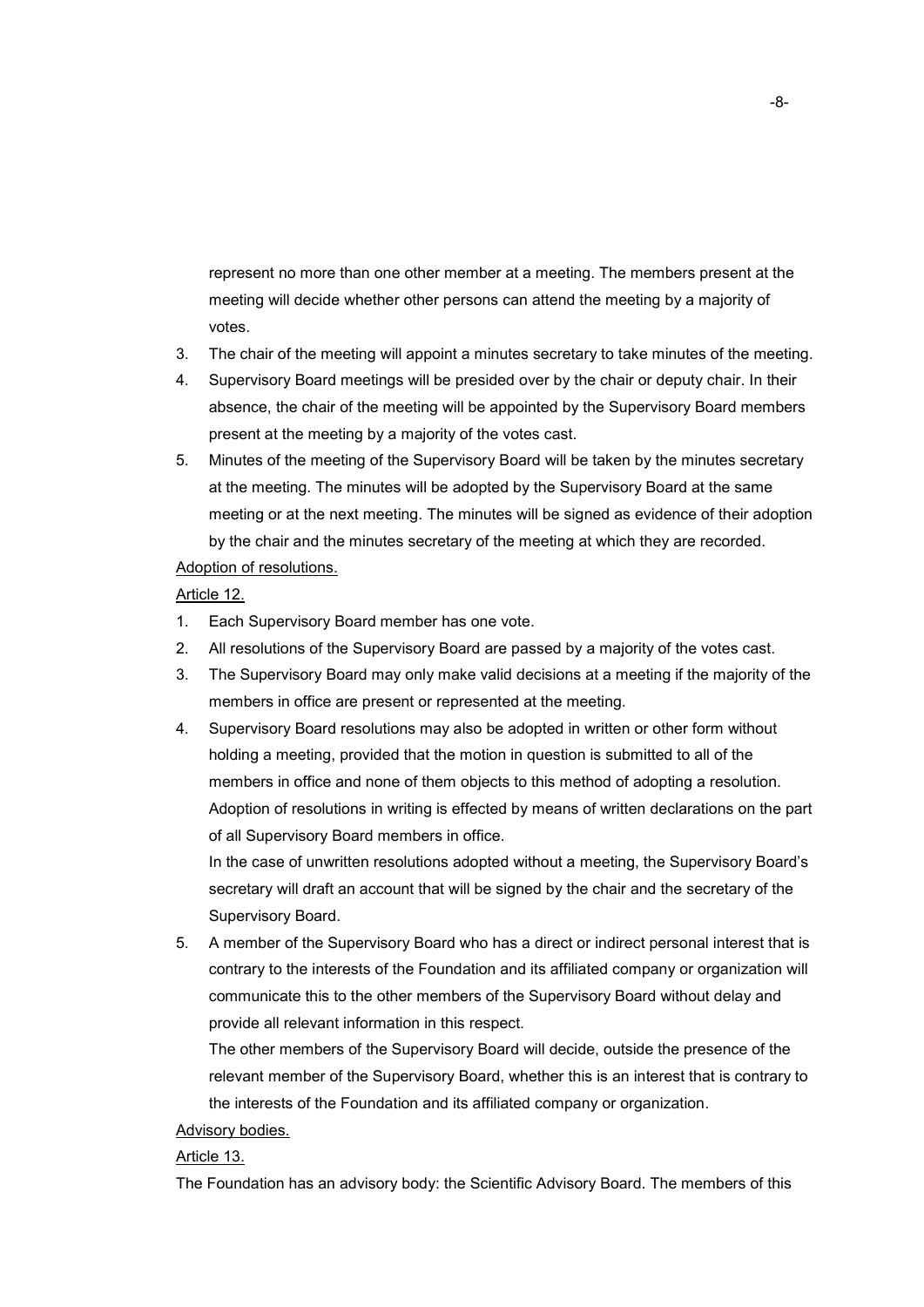body are appointed by the Managing Director. The Managing Director will lay down regulations containing rules governing the working methods of the advisory body. Chapter V. Financial Year, Financial Statements and Accounts.

Financial year and financial statements.

Article 14.

- 1. The financial year of the Foundation coincides with the calendar year.
- 2. The Managing Director will draw up the financial statements each year within six months of the end of the financial year. The Managing Director will also submit an annual report, the audit opinion containing findings, and the audit report drawn up by the auditor to the Supervisory Board within this period.
- 3. The financial statements consist of a balance sheet, a statement of income and expenditure and explanatory notes. The annual report will detail the manner in which the Foundation complies with the Principles and Best Practice provisions of the Governance Code for the Culture Sector. Provisions detailing other topics that must be addressed in the annual report can be included in the regulations referred to in Articles 5.5 and 10.7.
- 4. The financial statements are signed by the Managing Director and signed as approved by the chair or deputy chair of the Supervisory Board. If one of their signatures is missing, this will be reported, stating reasons.
- 5. The Supervisory Board will instruct an auditor to audit the financial statements. If it does not do so, this power shall devolve to the Managing Director. The provisions of Section 2:393 of the Dutch Civil Code apply equally as much as possible.
- 6. If the Foundation operates one or more companies as referred to in Section 2:360 (3) of the Civil Code and meets the other criteria set out in that statutory provision, its financial statements will also be subject to the provisions of Sections 2:299a and 2:300 of the Civil Code, as well as the provisions of Book 2, Title 9, of the Civil Code.

Adoption and approval of the financial statements.

Article 15.

- 1. The Managing Director adopts the financial statements and submits them to the Supervisory Board for approval.
- 2. The Supervisory Board will not approve the financial statements until it has exchanged views with the auditor referred to in Article 14.5 on the auditor's findings.

# Accounts.

# Article 16.

1. The Managing Director is obliged to keep records of the Foundation's financial situation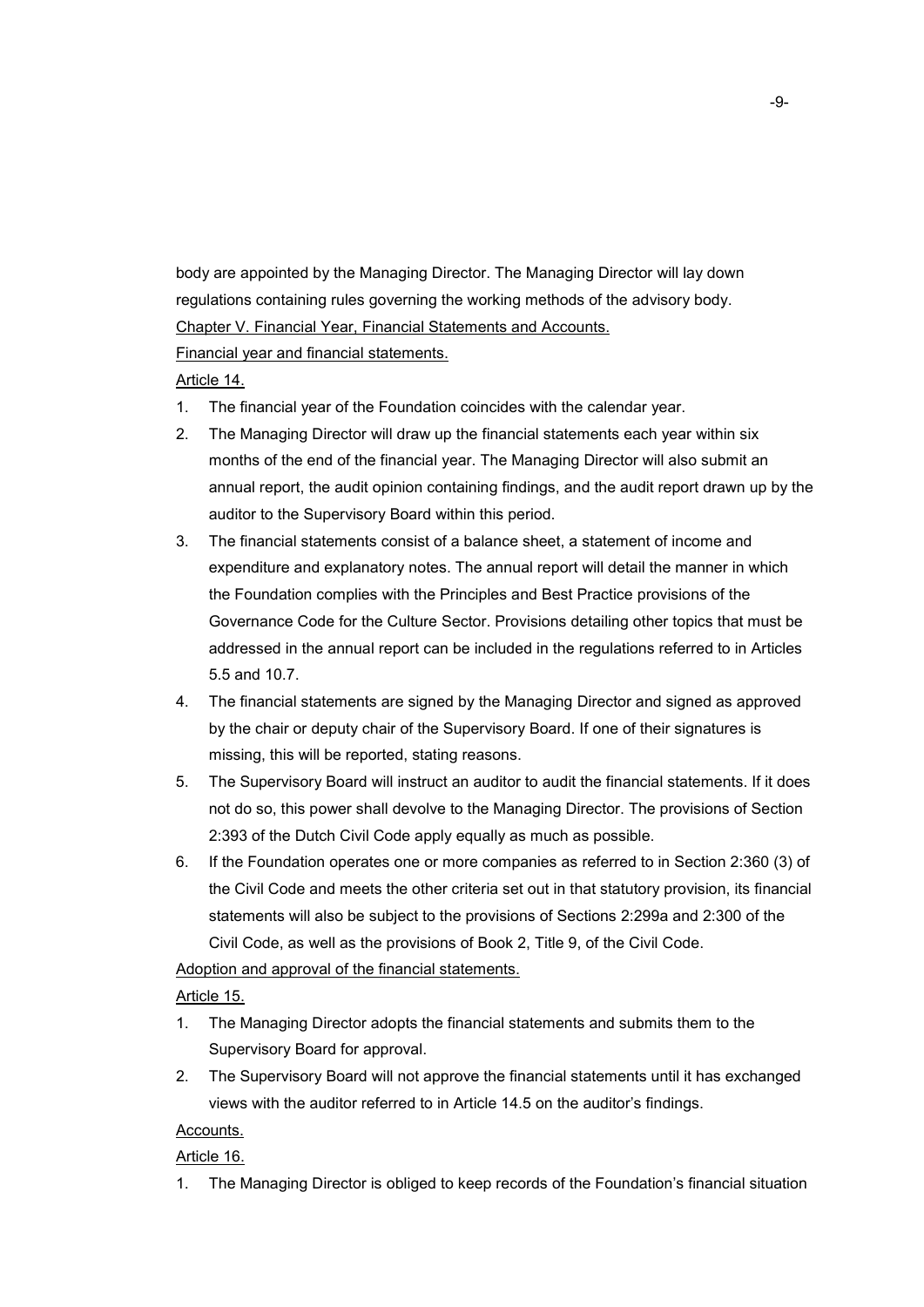and everything concerning the Foundation's work, in accordance with the requirements arising from this work, and to keep the relevant records, documents and other data carriers in such a way that the rights and obligations of the Foundation can be known at any time.

- 2. The Managing Director is obliged to keep the financial statements drawn up on paper, as well as the books, documents and other data carriers referred to in Article 16 above for seven years, without prejudice to the provisions of Article 16.3.
- 3. The data saved on a data carrier, with the exception of the financial statements drawn up on paper, may be transferred and stored on another data carrier, provided that the data is transferred and presented correctly in full, is available throughout the entire retention period and can be presented in a readable format within a reasonable time frame.

Chapter VI. Amendment of the Articles of Association, Dissolution and Liquidation. Amendment of the Articles of Association.

Article 17.

- 1. The Managing Director is authorized to amend these Articles of Association with the prior consent of the Supervisory Board and the Minister of Education, Culture and Science. The notice to attend a Supervisory Board meeting at which an amendment to the Articles of Association will be proposed must also include a copy of the motion that includes the proposed amendment verbatim.
- 2. A notarial deed will be drawn up for any amendment to these Articles of Association. The Managing Director is authorized to have this deed passed.

Dissolution and liquidation.

Article 18.

- 1. The Foundation may be dissolved by a resolution to this end by the Managing Director with the prior consent of the Supervisory Board and the Minister of Education, Culture and Science.
- 2. The balance left after liquidation will be paid to the Minister of Education, Culture and Science or the State of the Netherlands.
- 3. In the event of the Foundation's dissolution pursuant to a resolution by the Managing Director, the Managing Director will appoint liquidators of the dissolved Foundation's assets.
- 4. During the liquidation, the provisions of these Articles of Association shall remain in force insofar as possible.
- 5. Once liquidation is complete, the dissolved Foundation's accounts and other documents